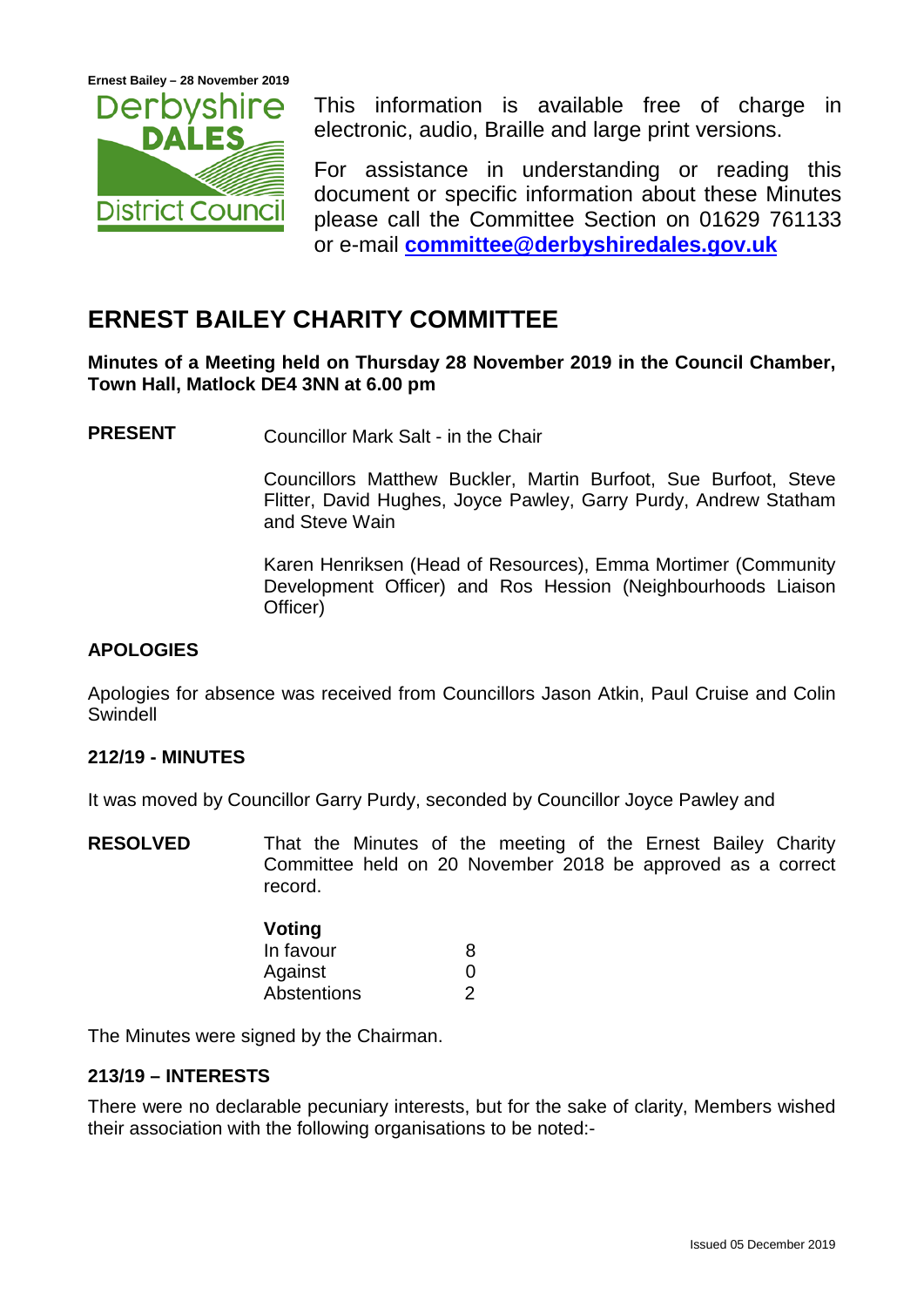#### **Ernest Bailey – 28 November 2019**

Applications Nos. 1 & 2 - Denefield Rangers and Matlock Eaubonne Twinning Association – Councillors Buckler, S Burfoot, Flitter, Hughes and Wain as members of Matlock Town Council which had association to these two organisations

Application 2 – Matlock Eaubonne Twinning Association – Councillor M Burfoot as a member of the committee

Application 12 – Christmas Day Lunch – Matlock Town FC – Councillor Statham as a Director of the Board

# **214 /19 – STATEMENT OF FINANCIAL POSITION**

The Committee considered a report, which set out the Charity's financial position as at the end of the 2018/19 financial year, together with estimates for 2019/2020.

The charitable fund administered by the District Council had earned on average an interest rate of 1.0% during the year.

The amount available in the distribution fund at  $1<sup>st</sup>$  April 2019, excluding the maintenance provision, was £38,948.45.

The Committee noted that no further progress had been made with a Review due to other priorities, but the Review would continue and Members' views would be sought on possible recommendations.

It was moved by Councillor Steve Flitter, seconded by Councillor David Hughes and

| <b>RESOLVED</b> |           |  | 1. That the financial statement for the 2018/19 financial year be |  |  |  |
|-----------------|-----------|--|-------------------------------------------------------------------|--|--|--|
| (Unanimously)   | received. |  |                                                                   |  |  |  |

- 2. That the funds of the Charity continue to be invested with Derbyshire Dales District Council.
- 3. That the Review be progressed as resources permit.

# **215/19 - EXCLUSION OF PUBLIC AND PRESS**

It was moved by Councillor Garry Purdy, seconded by Councillor Martin Burfoot and

**RESOLVED** (Unanimously) That the public and press be excluded for the remaining items of business for the reasons as set out in the report.

# **216/19 – DISTRIBUTION OF CHARITABLE FUNDS**

The Committee considered a total of 15 applications for Grant Aid.

It was moved by Councillor Mark Salt, seconded by Councillor Steve Flitter and

#### **RESOLVED**

- (Unanimously) 1. That grant awards be made conditional upon them being used for the purpose for which the application was made and in accordance with the objects of the Trust.
	- 2. That the availability of funds be advertised at the appropriate time to enable applications to be considered in 2019.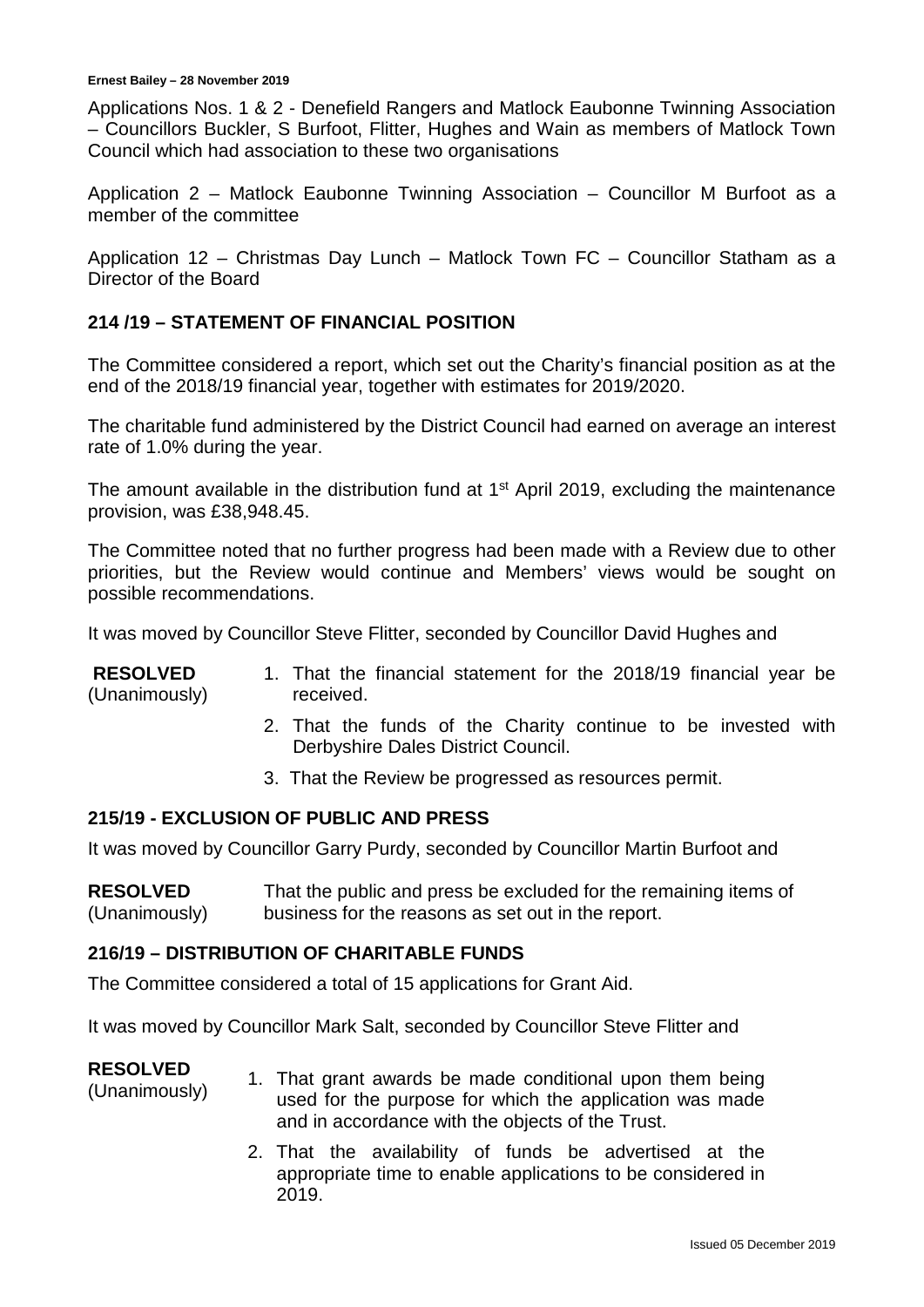# **217/19 – APPLICATION NO 1/19 – DENEFIELD RANGERS**

**It** was moved by Councillor Joyce Pawley, seconded by Councillor Steve Wain and

**RESOLVED** (Unanimously) That a grant of £100 be awarded to Denefield Rangers towards a pond liner.

# **218/19 - APPLICATION NOS 2/19, 3/19 & 4/19 – MATLOCK EAUBONNE TWINING ASSOCIATION, CROMFORD PLAYGROUP, GOOD LUCK MINE (MATLOCK BATH)**

It was moved by Councillor Garry Purdy, seconded by Councillor Steve Wain and

**RESOLVED** That a grant of £50 be awarded to Matlock Eaubonne Twinning Association towards 2020 and 2021 visits.

> That a grant of £50 be awarded to Cromford Playgroup towards publicity materials.

> That a grant of £150 be awarded to Good Luck Mine towards display and information board.

**Voting** In favour 8 Against 0 Abstentions 2

# **219/19 – APPLICATION NO 5/19 – MATLOCK 50+ FORUM**

It was moved by Councillor Sue Burfoot, seconded by Councillor Steve Wain

#### **RESOLVED**

(Unanimously) That a grant of £75 be awarded to Matlock 50+ Forum towards Christmas refreshments & entertainment and insurance.

### **220/19 – APPLICATION NO 6/19 – MATLOCK & DISTRICT MENCAP**

It was moved by Councillor David Hughes, seconded by Councillor Martin Burfoot and

**RESOLVED** RESULVED<br>(Unanimously) That a grant of £75 be awarded to Matlock & District Mencap towards Christmas gifts.

# **221/19 – APPLICATION NOS 7/19, 8/19 & 10/19 – MATLOCK TALKING NEWSPAPER, PDSA, MATLOCK LUNCH CLUB**

It was moved by Councillor Garry Purdy, seconded by Councillor Steve Flitter and

**RESOLVED** RESULVED<br>(Unanimously) That a grant of £150 be awarded to Matlock Talking Newspaper towards running costs.

That no grant be awarded to PDSA.

That a grant of £75 be awarded a grant of £75 be awarded to Matlock Lunch Club towards a food trolley.